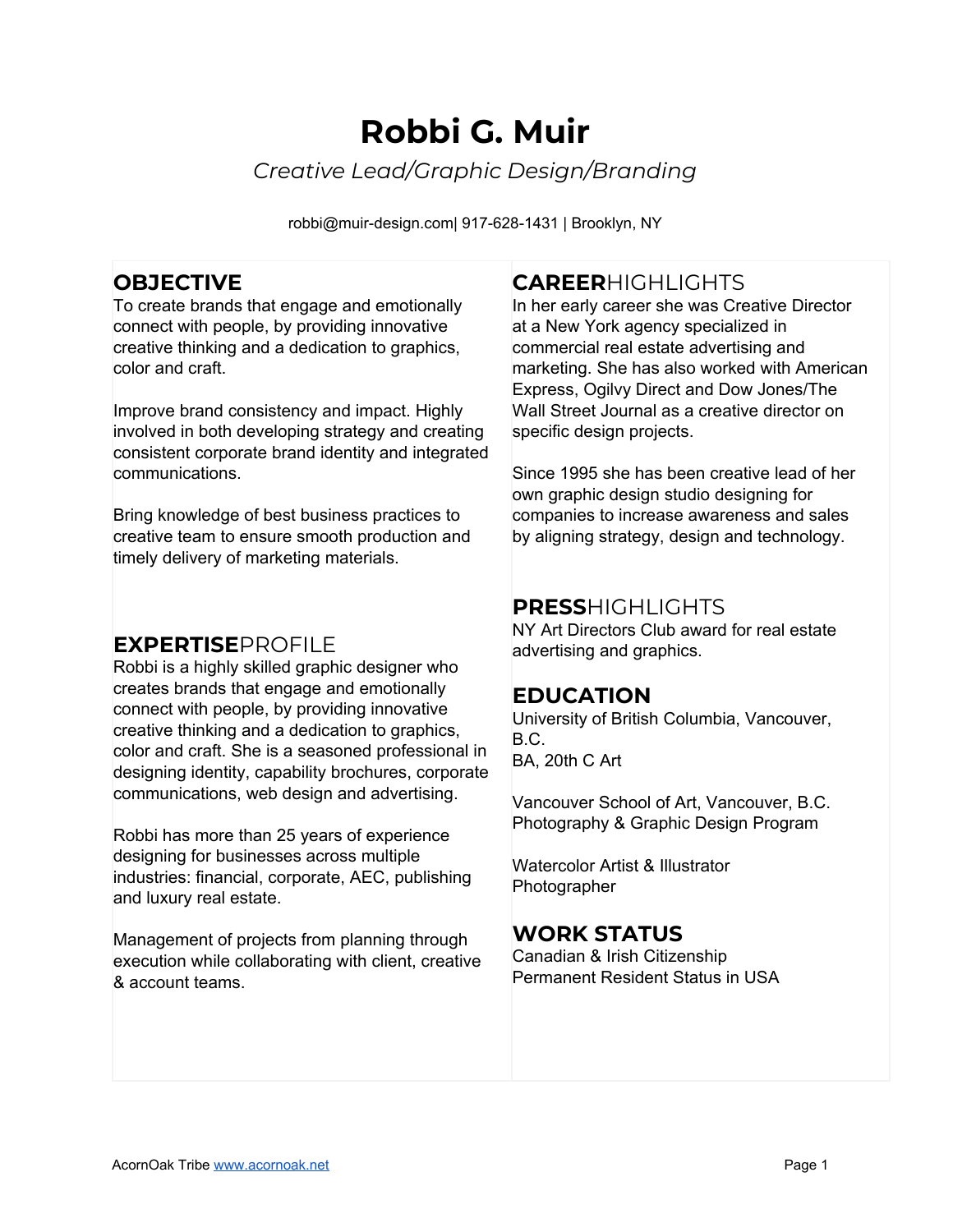## **CREATIVE**EXPERTISE

**Areas** Branding Marketing Print & Digital

**Industry** Financial Corporate Real Estate AEC Design Firms

**Audiences** Professional service companies, Real Estate Developers, Business owners. Solo Entrepreneurs

**Programs** Strategy, rebranding, Email design, Advertising, Landing pages Website design.

## BUSINESS**EXPERIENCE**

#### **Muir Design Inc. Since 1995 to 2019**

*Graphic Design Lead/Branding Consultant*

Muir Design offers original creative thinking and a dedication to graphics, color and craft that bring brands to life and create engagement. Compelling branding and graphics that motivate are hallmarks of Muir Design.

Robbi is an expert in identity and logo design, branding and brand strategy, and ongoing brand guidance. She is also highly skilled in developing capability brochures, corporate print communications, web design, editorial design and print advertising.

**Accomplishments:** Her personal experience in setting up and running her own design studio has enhanced her ability to help start-ups and small businesses. She loves working with founders and entrepreneurs in the early stages of their branding development.

## Contract**Clients**

**Sotheby Real Estate, Washington, DC., April - Sept. 2019** *Creative Director* Business description: Provided marketing print expertise.

**Independent Entrepreneur Marketing clients/Project-based NYC 2016-2019** *Creative Director* Business description: Provided marketing print and branding expertise.

**Douglas Elliman Real Estate, Corporate Marketing, NYC 2015-2016** *Creative Director* Business description: Provided marketing print and branding expertise.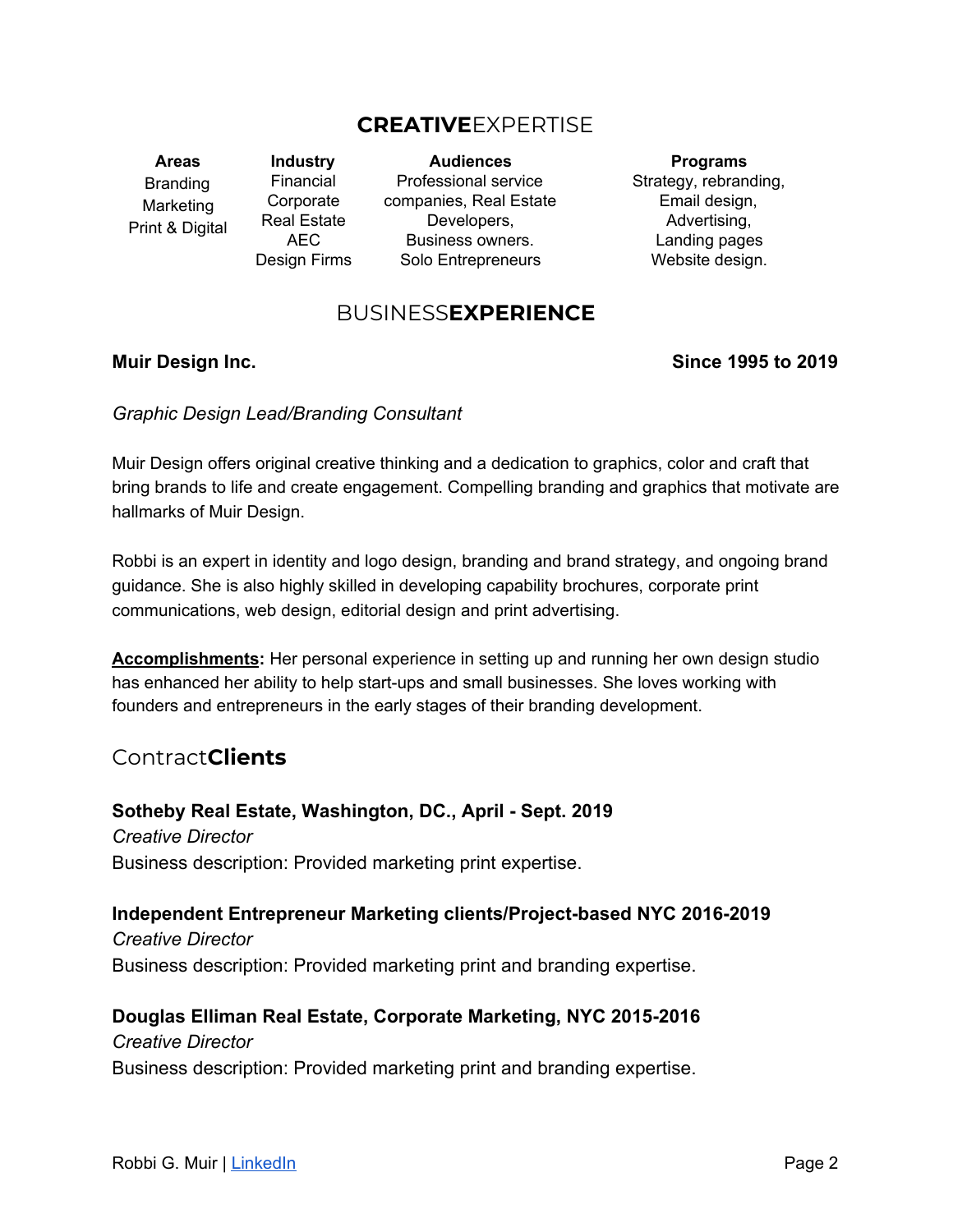#### **Paladin Staffing & Recruiting, NYC 2013 – 2014**

*Creative Director*

Business description: Designed new branding program and style guide. **Pace Advertising, NYC** (Real Estate) **Sun & Moon Marketing, NYC** (Real Estate)

### **RODE Advertising NYC** (Real Estate) **2011 – 2012**

*Creative Director* Business description: Provided marketing print, advertising and branding expertise.

## **Dow Jones/The Wall Street Journal 2008 – 2010** *Creative Director* Business description: Provided marketing print, advertising and branding expertise.

#### **Accomplishments:**

Creative Director/Brand Manager: WSJ Financial Conferences: ECOnomics, Future of Finance and CEO Council. Included branding, print communications, program guide books, print advertising, invitations, email blasts, website redesign, sales collateral, media kits, and conference signage, in the marketing of the conferences. Managed the creative process from concept through to the printing production of the components. Coordinated with the executive management of the Dow Jones Ventures Group.

#### **Cline Davis Mann Advertising 2007 – 2008**

*Creative Director* Business description: Provided direct mail marketing print expertise.

#### **Sherman Real Estate Advertising 2005 – 2006**

*Creative Director* Business description: Provided marketing print, advertising and branding expertise

#### **RTC Relationship Marketing 2004 – 2005**

*Creative Director* Business description: Provided marketing print, advertising and branding expertis

#### **Ogilvy Direct 2003 – 2004**

*Creative Director* Business description: Provided direct mail marketing print expertise.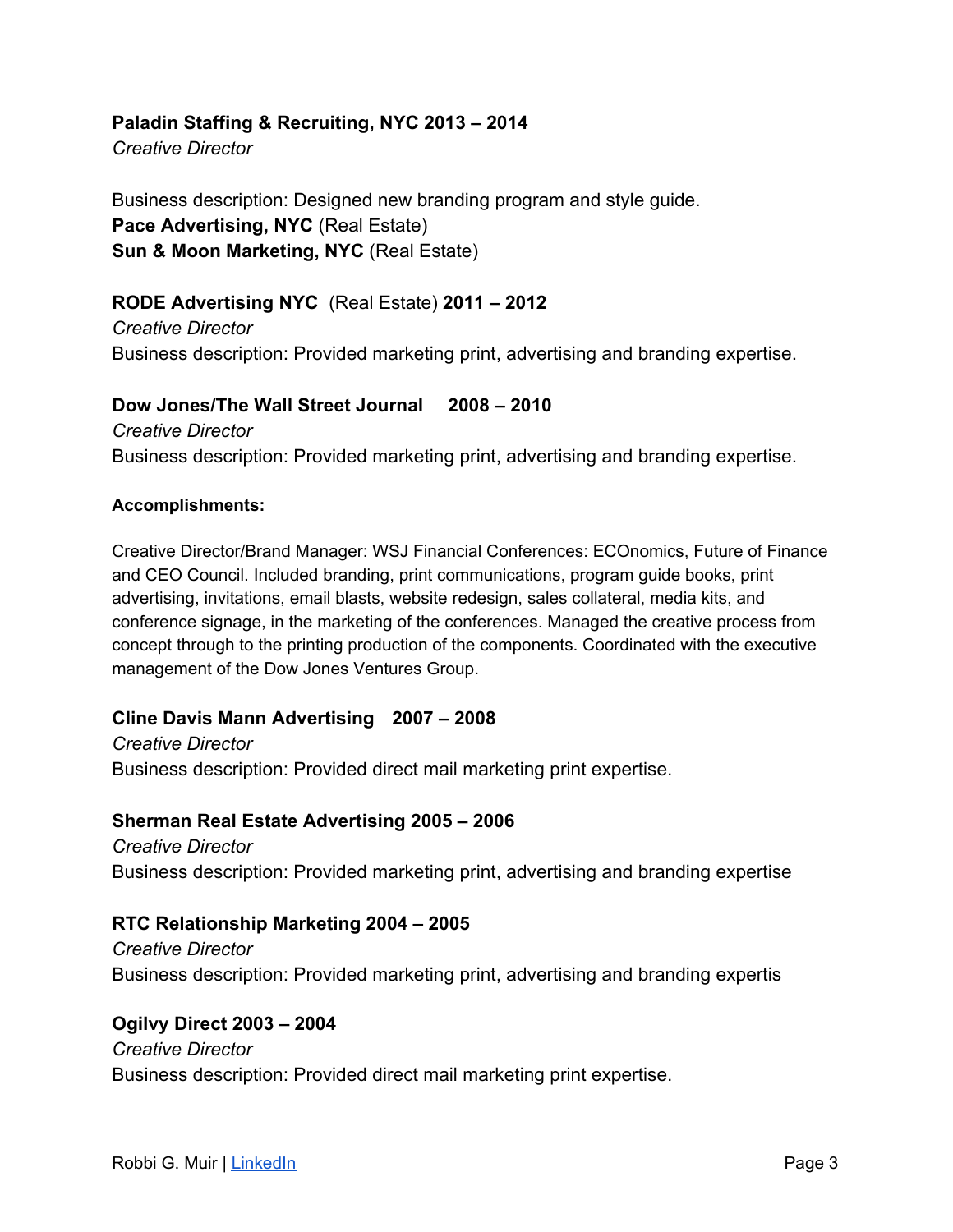#### **Accomplishments:**

Design of direct mail programs for financial service clients: American Express, Goldman Sachs, SAP and pharma direct mail projects. Design/art direction for catalogs, brochures, magazines and direct mail print campaigns.

#### **American Express 2001 – 2003**

#### *Creative Director*

Business description: Management of department & provided direct mail marketing print expertise.

#### **Accomplishments:**

Creative Art Director: Setup and managed the in-house Creative Services department within the Direct Mail Marketing Group at the American Express corporate offices in NYC. Responsible for the creative development of new direct mail campaigns as well as updating existing programs. Supervised the 6-person creative department staff and outside freelancers. The first year we saved AMEX \$1.5 million in outside creative service fees